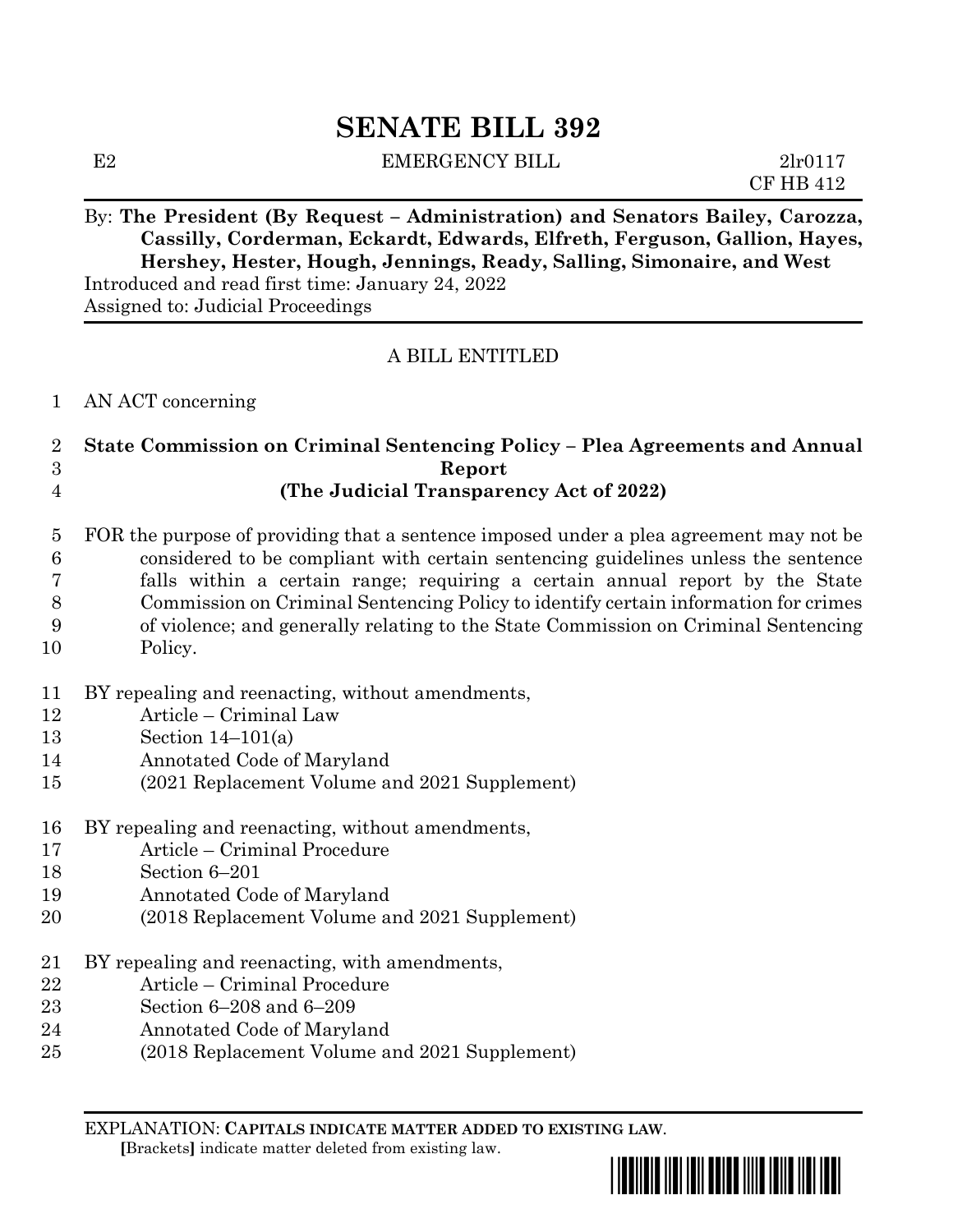|                                                          | $\overline{2}$                                                                                                                               |      | <b>SENATE BILL 392</b>                                                                                                                                                 |
|----------------------------------------------------------|----------------------------------------------------------------------------------------------------------------------------------------------|------|------------------------------------------------------------------------------------------------------------------------------------------------------------------------|
| $\mathbf{1}$<br>$\sqrt{2}$<br>$\boldsymbol{3}$<br>4<br>5 | BY adding to<br>Article – Criminal Procedure<br>Section 6-215<br>Annotated Code of Maryland<br>(2018 Replacement Volume and 2021 Supplement) |      |                                                                                                                                                                        |
| 6<br>7                                                   |                                                                                                                                              |      | SECTION 1. BE IT ENACTED BY THE GENERAL ASSEMBLY OF MARYLAND,<br>That the Laws of Maryland read as follows:                                                            |
| 8                                                        |                                                                                                                                              |      | <b>Article - Criminal Law</b>                                                                                                                                          |
| 9                                                        | $14 - 101.$                                                                                                                                  |      |                                                                                                                                                                        |
| 10                                                       | (a)                                                                                                                                          |      | In this section, "crime of violence" means:                                                                                                                            |
| 11                                                       |                                                                                                                                              | (1)  | abduction;                                                                                                                                                             |
| 12                                                       |                                                                                                                                              | (2)  | arson in the first degree;                                                                                                                                             |
| 13                                                       |                                                                                                                                              | (3)  | kidnapping;                                                                                                                                                            |
| 14                                                       |                                                                                                                                              | (4)  | manslaughter, except involuntary manslaughter;                                                                                                                         |
| 15                                                       |                                                                                                                                              | (5)  | mayhem;                                                                                                                                                                |
| 16<br>17                                                 | 386 of the Code;                                                                                                                             | (6)  | maiming, as previously proscribed under former Article 27, §§ 385 and                                                                                                  |
| 18                                                       |                                                                                                                                              | (7)  | murder;                                                                                                                                                                |
| 19                                                       |                                                                                                                                              | (8)  | rape;                                                                                                                                                                  |
| 20                                                       |                                                                                                                                              | (9)  | robbery under $\S 3-402$ or $\S 3-403$ of this article;                                                                                                                |
| 21                                                       |                                                                                                                                              | (10) | carjacking;                                                                                                                                                            |
| 22                                                       |                                                                                                                                              | (11) | armed carjacking;                                                                                                                                                      |
| $23\,$                                                   |                                                                                                                                              | (12) | sexual offense in the first degree;                                                                                                                                    |
| 24                                                       |                                                                                                                                              | (13) | sexual offense in the second degree;                                                                                                                                   |
| 25<br>26                                                 |                                                                                                                                              | (14) | use of a firearm in the commission of a felony except possession with<br>intent to distribute a controlled dangerous substance under $\S$ 5–602(2) of this article, or |

other crime of violence;

28 (15) child abuse in the first degree under § 3–601 of this article;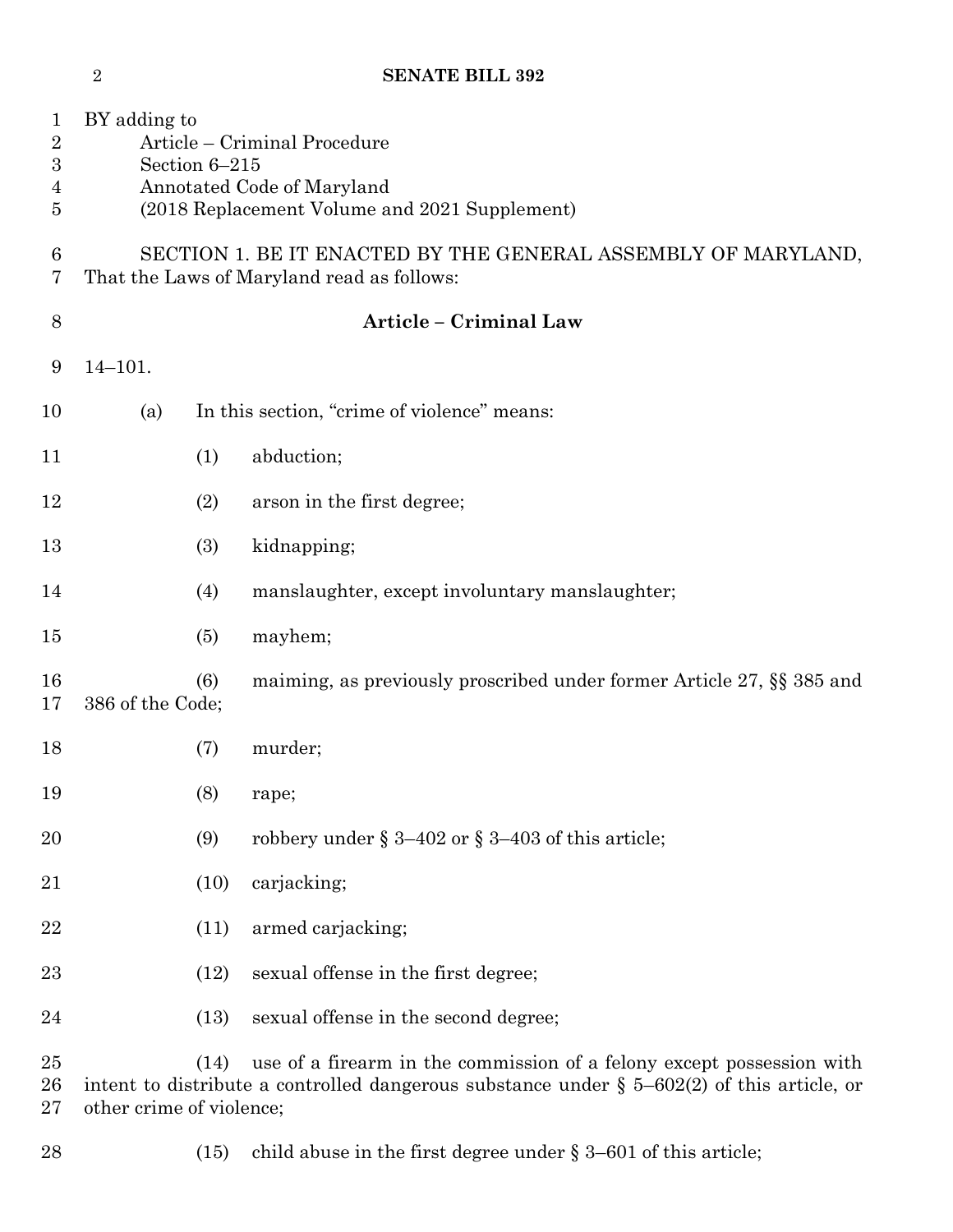(16) sexual abuse of a minor under § 3–602 of this article if: (i) the victim is under the age of 13 years and the offender is an adult at the time of the offense; and (ii) the offense involved: 1. vaginal intercourse, as defined in § 3–301 of this article; 6 2. a sexual act, as defined in  $\S 3-301$  of this article; 3. an act in which a part of the offender's body penetrates, however slightly, into the victim's genital opening or anus; or 4. the intentional touching of the victim's or the offender's genital, anal, or other intimate area for sexual arousal, gratification, or abuse; 11 (17) home invasion under  $\delta$  6–202(b) of this article; (18) a felony offense under Title 3, Subtitle 11 of this article; (19) an attempt to commit any of the crimes described in items (1) through (18) of this subsection; (20) continuing course of conduct with a child under § 3–315 of this article; 16 (21) assault in the first degree; 17 (22) assault with intent to murder; 18 (23) assault with intent to rape; 19 (24) assault with intent to rob; (25) assault with intent to commit a sexual offense in the first degree; and (26) assault with intent to commit a sexual offense in the second degree. **Article – Criminal Procedure** 6–201. In this part, "Commission" means the State Commission on Criminal Sentencing Policy.

6–208.

#### **SENATE BILL 392** 3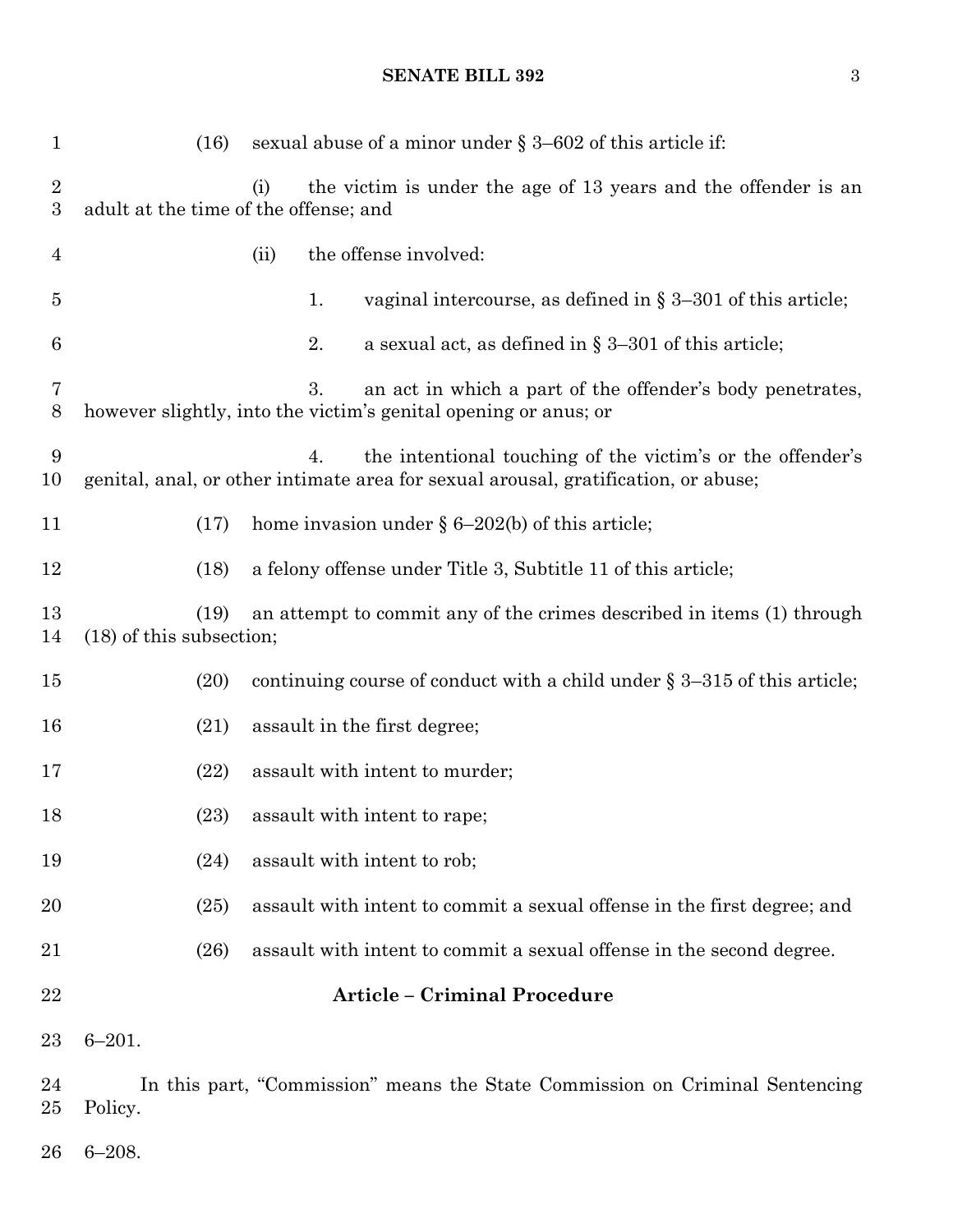#### **SENATE BILL 392**

 (a) (1) The Commission shall adopt sentencing guidelines that the Commission may change.

 (2) The sentencing guidelines shall include sentencing guidelines for ordinary sentences and sentencing guidelines for corrections options.

 (b) The sentencing guidelines for ordinary sentences shall call for sentences within the limits set by law and shall set forth:

(1) the range of sentences for crimes of a given degree of seriousness;

 (2) a range of increased severity for defendants previously convicted of or adjudicated delinquent for a previous crime; and

(3) a list of aggravating and mitigating circumstances.

 (c) The sentencing guidelines for corrections options shall be designed to identify defendants qualified for corrections options programs.

## **(D) A SENTENCE IMPOSED UNDER A PLEA AGREEMENT MAY NOT BE CONSIDERED TO BE COMPLIANT WITH THE SENTENCING GUIDELINES UNLESS THE SENTENCE FALLS WITHIN THE ACTUAL SENTENCING GUIDELINES RANGE.**

6–209.

 (a) The Commission shall review annually sentencing policy and practice and, on or before January 31 of each year, report to the General Assembly, in accordance with § 2–1257 of the State Government Article, on the activities of the preceding calendar year.

(b) (1) The report shall:

 (i) include any changes to the sentencing guidelines made during the preceding year;

 (ii) review judicial compliance with the sentencing guidelines, including compliance by crime and by judicial circuit;

#### **(III) FOR EACH CASE INVOLVING A CRIME OF VIOLENCE, AS DEFINED IN § 14–101 OF THE CRIMINAL LAW ARTICLE, IDENTIFY:**

- **1. THE CRIME OF WHICH THE DEFENDANT WAS CONVICTED;**
- **2. THE SENTENCE IMPOSED;**